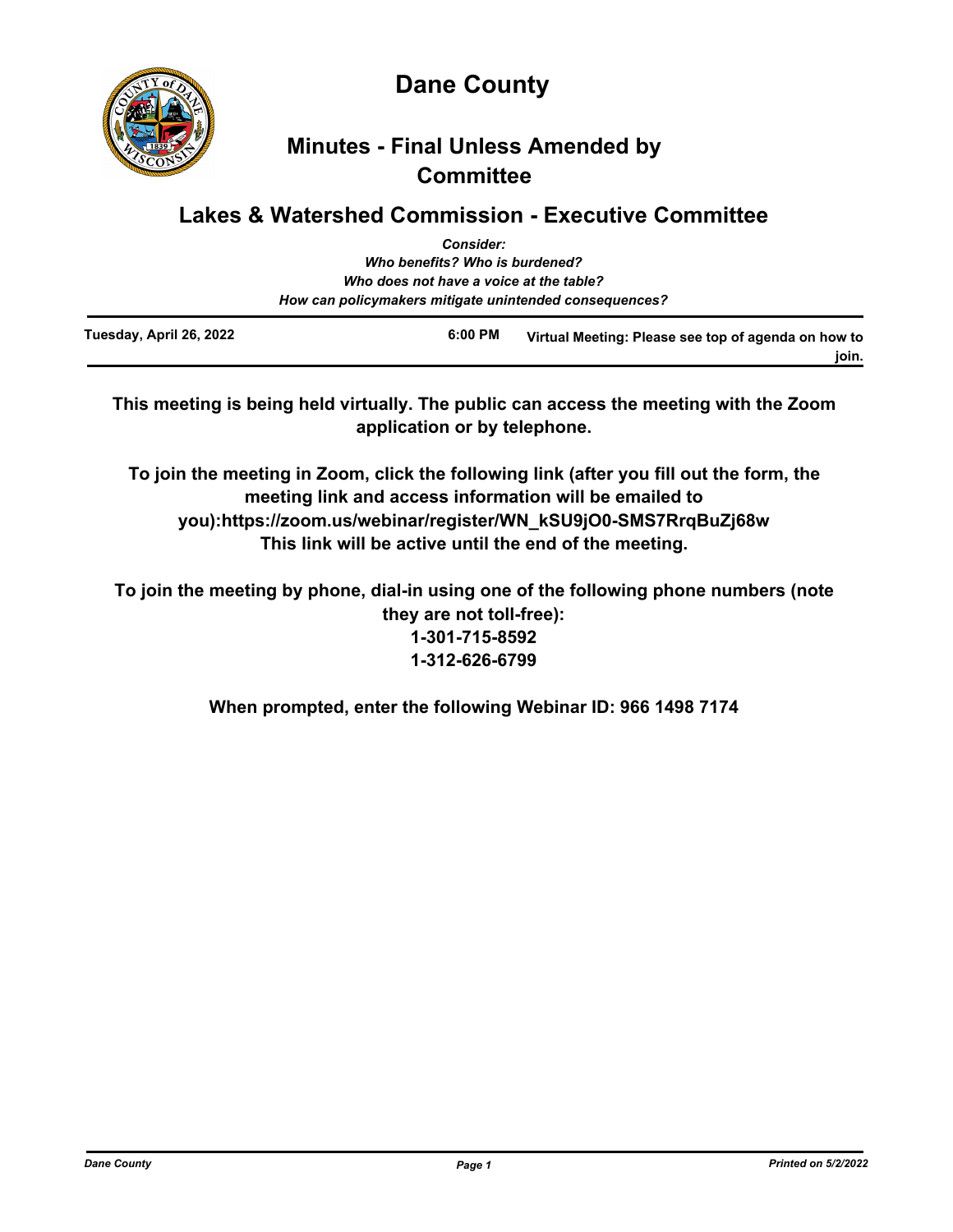**If you want to submit a written comment for this meeting, or send handouts for committee members, please send them to lwrd@countyofdane.com**

**PROCESS TO PROVIDE PUBLIC COMMENT: ANY MEMBERS OF THE PUBLIC WISHING TO REGISTER TO SPEAK ON/SUPPORT/OPPOSE AN AGENDA ITEM MUST REGISTER USING THE LINK ABOVE (even if you plan to attend using your phone).**

**Registrations to provide public comment will be accepted until 30 minutes prior to the beginning of the meeting.**

**If you join the meeting with Zoom, when the item you have registered for is before the board/committee, you will be promoted to a panelist. Once a panelist, you can turn on your webcam and you will be able to unmute yourself.**

**If you join the meeting with your phone, when the item you have registered for is before the board/committee, you will be unmuted and hear, "the host would like you to unmute your microphone, you can press \*6 to unmute." Please press \*6.**

**If you indicated that you would like to be called if you aren't attending the Zoom meeting when the item you have registered for is before the board/committee, you will be called. Please answer your phone. You will be directed to press 1 to join the meeting and then \*6 to unmute yourself.**

*Interpreters must be requested in advance; please see the bottom of the agenda for more information.*

*Los intérpretes deben solicitarse con anticipación; consulte el final de la agenda para obtener más información.*

*Yuav tsuam tau thov txog cov neeg txhais lus hau ntej; thov saib hauv qab kawg ntawm qhov txheej txheem rau cov ntaub ntawv ntxiv.*

## **A. Call To Order**

**Chair Erickson called the meeting to order at 6:00 pm**

#### **Staff Present: Jeremy Balousek**

**Present** 4 - Supervisor CHUCK ERICKSON, LYLE UPDIKE, SUSAN WEST, and ALLAN LEVIN

## **B. Consideration of Minutes**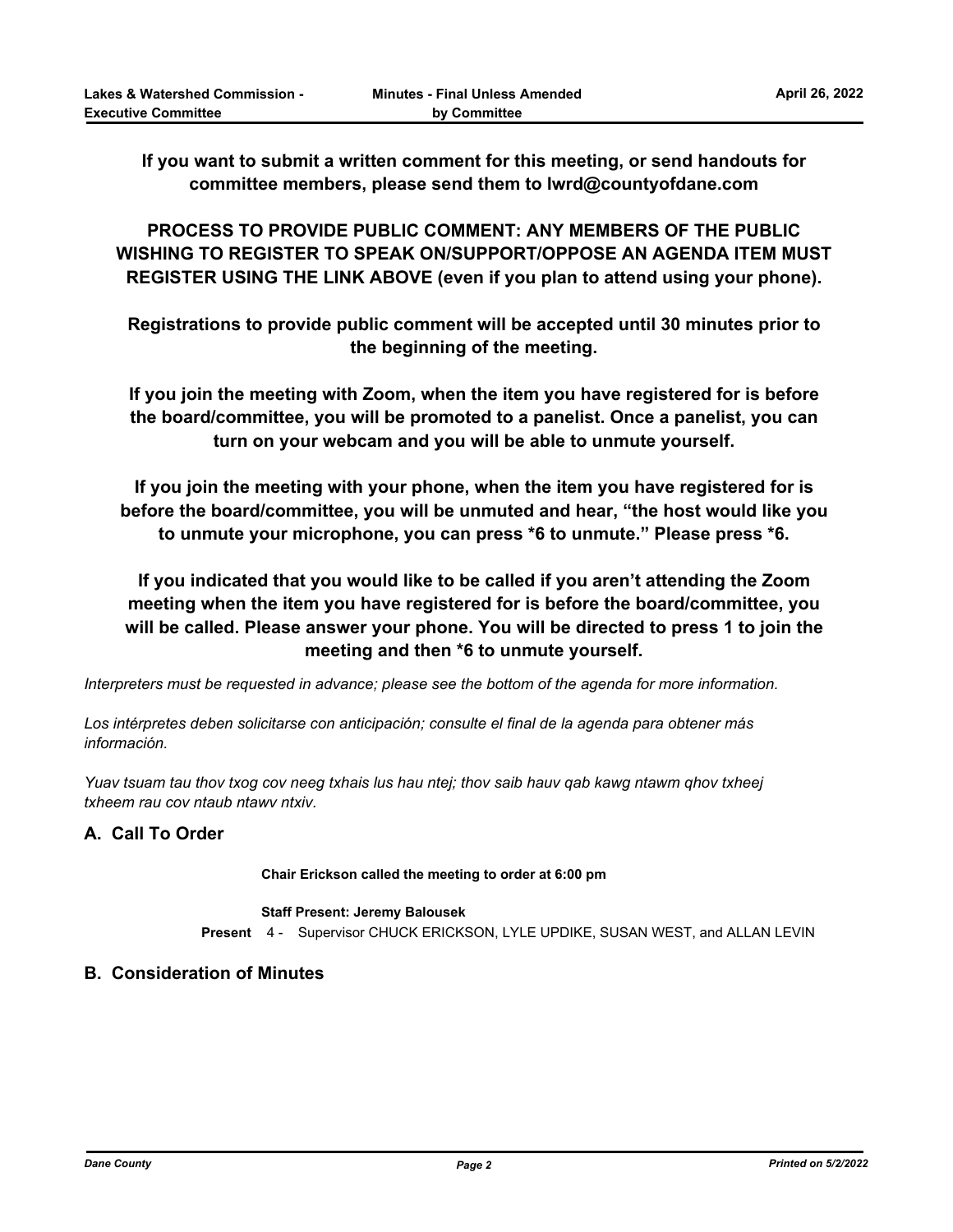| 2021           | Minutes of the March 15, 2022 Lakes & Watershed Commission - |
|----------------|--------------------------------------------------------------|
| <b>MIN-726</b> | <b>Executive Committee</b>                                   |

*Sponsors:* Environment and Agriculture & Natural Resources Committee

#### *Attachments:* [LWC-EXEC 03.15.22](http://dane.legistar.com/gateway.aspx?M=F&ID=551cbe4d-d979-4562-9417-f7dafea565b1.pdf)

**A motion was made by WEST, seconded by LEVIN, that the minutes from March 15th be approved. The motion carried by a voice vote 4-0.**

# **C. Action Items**

#### **D. Presentations**

#### **E. Reports to Committee**

1. Discussion on research groups

*Discussed county board rules for meetings of groups. Will confirm that posting of meeting and minutes are not required. Groups would report any findings back to the full commission.*

#### **F. Future Meeting Items and Dates**

*Committee members discussed and expressed the desire to hold future meetings outdoors. Tentative May 10th LWC Executive Meeting to be held at Mendota County Park at 5:30 pm. Additional May 4th LWC agenda items to include discussion on commission member appointments.*

- 1. Lakes and Watershed Commission meeting on Wednesday May 4th @ 5:30 pm.
	- a) Tentative Agenda Items
		- i) Presentation on Legacy Sediment Removal

 ii) Presentation and discussion on Stormwater Technical Advisory Committee recommendation accomplishments

2. Lakes and Watershed Commission - Executive Committee meeting on Tuesday May 10th @ 5:30 pm.

#### **G. Public Comment on Items not on the Agenda**

## **H. Such Other Business as Allowed by Law**

## **I. Adjourn**

**A motion was made by WEST, seconded by LEVIN, that the meeting be adjourned. The motion carried by a voice vote 4-0.**

**Meeting adjourned at 6:43**

**Minutes respectfully submitted by Jeremy Balousek and are subject to committee approval.**